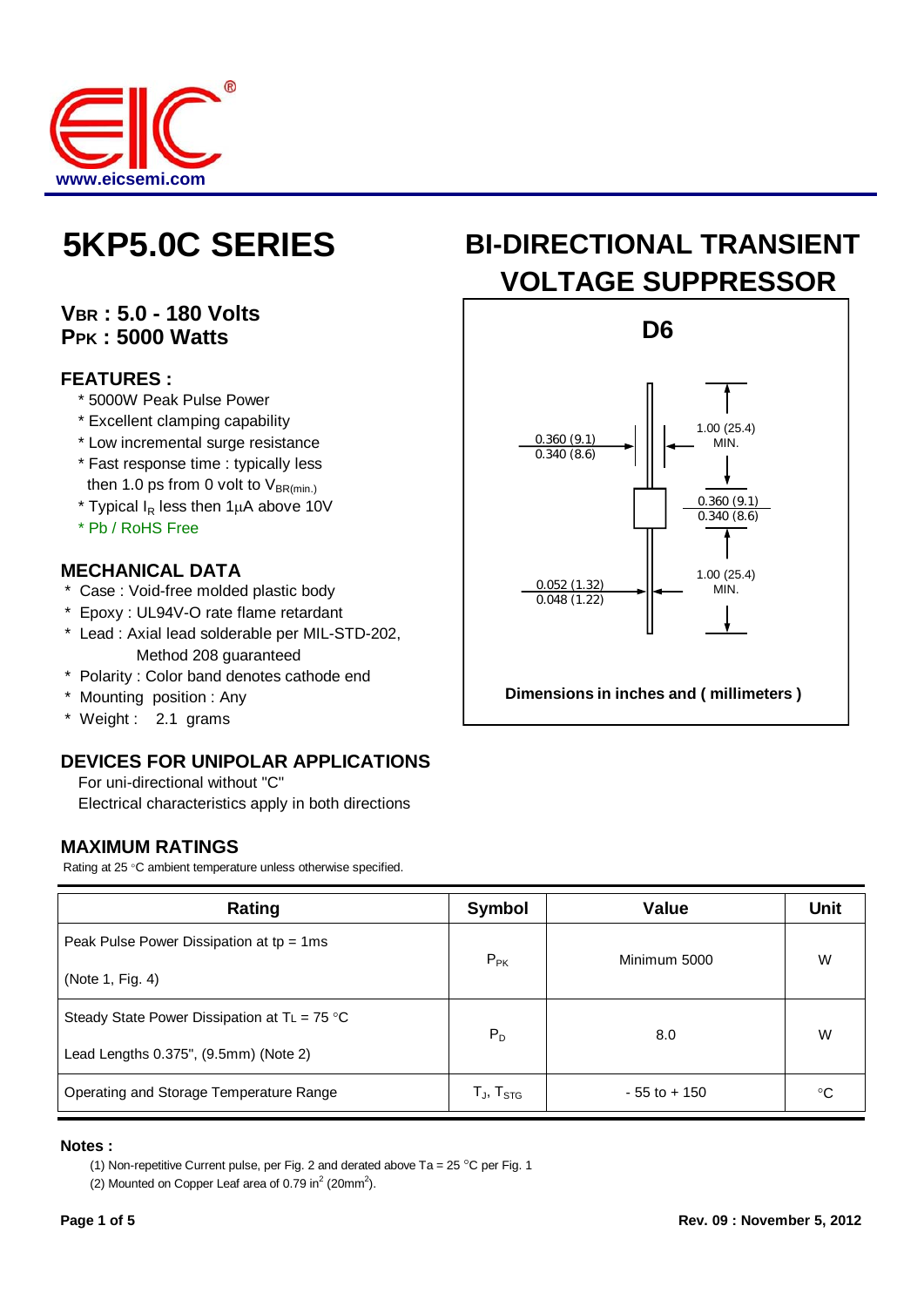

# ELECTRICAL CHARACTERISTICS (Rating at 25 °C ambient temperature unless otherwise specified)

|                 |               | Breakdown Voltage @ IT |         | Reverse    | Maximum         | Maximum         | Maximum        | Maximum            |
|-----------------|---------------|------------------------|---------|------------|-----------------|-----------------|----------------|--------------------|
| <b>Type</b>     | (Note 1)      |                        |         | Stand off  | Reverse Leakage | Peak Pulse      | Clamping       | Temperature        |
|                 |               |                        |         | Voltage    | @ VRM           | Current (Note2) | Voltage @ IPPM | Coefficient        |
|                 | VBR (V)<br>Iт |                        |         | <b>VRM</b> | <b>IR</b>       | <b>IPPM</b>     | Vc             | of VBR             |
|                 | Min.          | Max.                   | (mA)    | (V)        | $(\mu A)$       | (A)             | (V)            | $(\% / ^{\circ}C)$ |
| 5KP5.0C         | 6.40          | 7.30                   | 50      | 5.0        | 10000           | 520             | 9.60           | 0.057              |
| 5KP5.0CA        | 6.40          | 7.00                   | 50      | 5.0        | 10000           | 543             | 9.20           | 0.057              |
| 5KP6.0C         | 6.67          | 8.15                   | 50      | 6.0        | 10000           | 439             | 11.4           | 0.061              |
| 5KP6.0CA        | 6.67          | 7.37                   | 50      | 6.0        | 10000           | 485             | 10.3           | 0.061              |
| 5KP6.5C         | 7.22          | 8.82                   | 50      | 6.5        | 4000            | 407             | 12.3           | 0.065              |
| 5KP6.5CA        | 7.22          | 7.98                   | 50      | 6.5        | 4000            | 447             | 11.2           | 0.065              |
| <b>5KP7.0C</b>  | 7.78          | 9.51                   | 50      | 7.0        | 2000            | 378             | 13.3           | 0.068              |
| <b>5KP7.0CA</b> | 7.78          | 8.60                   | 50      | 7.0        | 2000            | 417             | 12.0           | 0.068              |
| 5KP7.5C         | 8.33          | 10.2                   | 5.0     | 7.5        | 500             | 350             | 14.3           | 0.073              |
| <b>5KP7.5CA</b> | 8.33          | 9.21                   | 5.0     | 7.5        | 500             | 388             | 12.9           | 0.073              |
| <b>5KP8.0C</b>  | 8.89          | 10.9                   | 5.0     | 8.0        | 300             | 333             | 15.0           | 0.075              |
| <b>5KP8.0CA</b> | 8.89          | 9.83                   | 5.0     | 8.0        | 300             | 367             | 13.6           | 0.075              |
| 5KP8.5C         | 9.44          | 11.5                   | 5.0     | 8.5        | 100             | 314             | 15.9           | 0.078              |
| 5KP8.5CA        | 9.44          | 10.4                   | 5.0     | 8.5        | 100             | 347             | 14.4           | 0.078              |
| 5KP9.0C         | 10.0          | 12.2                   | 5.0     | 9.0        | 40              | 295             | 16.9           | 0.081              |
| 5KP9.0CA        | 10.0          | 11.1                   | 5.0     | 9.0        | 40              | 325             | 15.4           | 0.081              |
| <b>5KP10C</b>   | 11.1          | 13.6                   | 5.0     | 10         | 30              | 266             | 18.8           | 0.084              |
| 5KP10CA         | 11.1          | 12.3                   | 5.0     | 10         | 30              | 294             | 17.0           | 0.084              |
| <b>5KP11C</b>   | 12.2          | 14.9                   | $5.0\,$ | 11         | 10              | 249             | 20.1           | 0.086              |
| 5KP11CA         | 12.2          | 13.5                   | $5.0\,$ | 11         | 10              | 274             | 18.2           | 0.086              |
| <b>5KP12C</b>   | 13.3          | 16.3                   | 5.0     | 12         | 10              | 227             | 22.0           | 0.088              |
| 5KP12CA         | 13.3          | 14.7                   | 5.0     | 12         | 10              | 251             | 19.9           | 0.088              |
| <b>5KP13C</b>   | 14.4          | 17.6                   | 5.0     | 13         | 10              | 210             | 23.8           | 0.090              |
| 5KP13CA         | 14.4          | 15.9                   | 5.0     | 13         | 10              | 232             | 21.5           | 0.090              |
| <b>5KP14C</b>   | 15.6          | 19.1                   | 5.0     | 14         | 10              | 194             | 25.8           | 0.092              |
| 5KP14CA         | 15.6          | 17.2                   | 5.0     | 14         | 10              | 215             | 23.2           | 0.092              |
| <b>5KP15C</b>   | 16.7          | 20.4                   | $5.0\,$ | 15         | 10              | 188             | 26.9           | 0.094              |
| <b>5KP15CA</b>  | 16.7          | 18.5                   | 5.0     | 15         | 10              | 206             | 24.4           | 0.094              |
| <b>5KP16C</b>   | 17.8          | 21.8                   | $5.0\,$ | 16         | $10$            | 176             | 28.8           | 0.096              |
| 5KP16CA         | 17.8          | 19.7                   | $5.0\,$ | 16         | 10              | 192             | 26.0           | 0.096              |
| <b>5KP17C</b>   | 18.9          | 23.1                   | 5.0     | 17         | $10$            | 164             | 30.5           | 0.097              |
| 5KP17CA         | 18.9          | 20.9                   | $5.0\,$ | 17         | 10              | 181             | 27.6           | 0.097              |
| <b>5KP18C</b>   | 20.0          | 24.4                   | $5.0\,$ | 18         | 10              | 155             | 32.2           | 0.098              |
| 5KP18CA         | 20.0          | 22.1                   | 5.0     | 18         | 10              | 172             | 29.2           | 0.098              |
| <b>5KP20C</b>   | 22.2          | 27.1                   | 5.0     | 20         | 10              | 139             | 35.8           | 0.099              |
| 5KP20CA         | 22.2          | 24.5                   | 5.0     | 20         | 10              | 154             | 32.4           | 0.099              |
| <b>5KP22C</b>   | 24.4          | 29.8                   | 5.0     | 22         | 10              | 127             | 39.4           | 0.100              |
| 5KP22CA         | 24.4          | 26.9                   | 5.0     | 22         | 10              | 141             | 35.5           | 0.100              |
| <b>5KP24C</b>   | 26.7          | 32.6                   | 5.0     | 24         | 10              | 116             | 43.0           | 0.101              |
| 5KP24CA         | 26.7          | 29.5                   | 5.0     | 24         | 10              | 128             | 38.9           | 0.101              |
| <b>5KP26C</b>   | 28.9          | 35.3                   | 5.0     | 26         | 10              | 107             | 46.6           | 0.101              |
| 5KP26CA         | 28.9          | 31.9                   | 5.0     | 26         | $10$            | 119             | 42.1           | 0.101              |
| <b>5KP27A</b>   | 30.0          | 36.6                   | 5.0     | 27         | 10              | 102             | 49.0           | 0.102              |
| 5KP27CA         | 30.0          | 33.3                   | 5.0     | 27         | 10              | 112             | 44.6           | 0.102              |
| <b>5KP28C</b>   | 31.1          | 38.0                   | 5.0     | 28         | 10              | 99              | 50.1           | 0.102              |
| 5KP28CA         | 31.1          | 34.4                   | 5.0     | 28         | 10              | 110             | 45.4           | 0.102              |
| <b>5KP30C</b>   | 33.3          | 40.7                   | 5.0     | 30         | 10 <sub>1</sub> | 93              | 53.5           | 0.103              |
| <b>5KP30CA</b>  | 33.3          | 36.8                   | 5.0     | 30         | 10 <sup>1</sup> | 103             | 48.4           | 0.103              |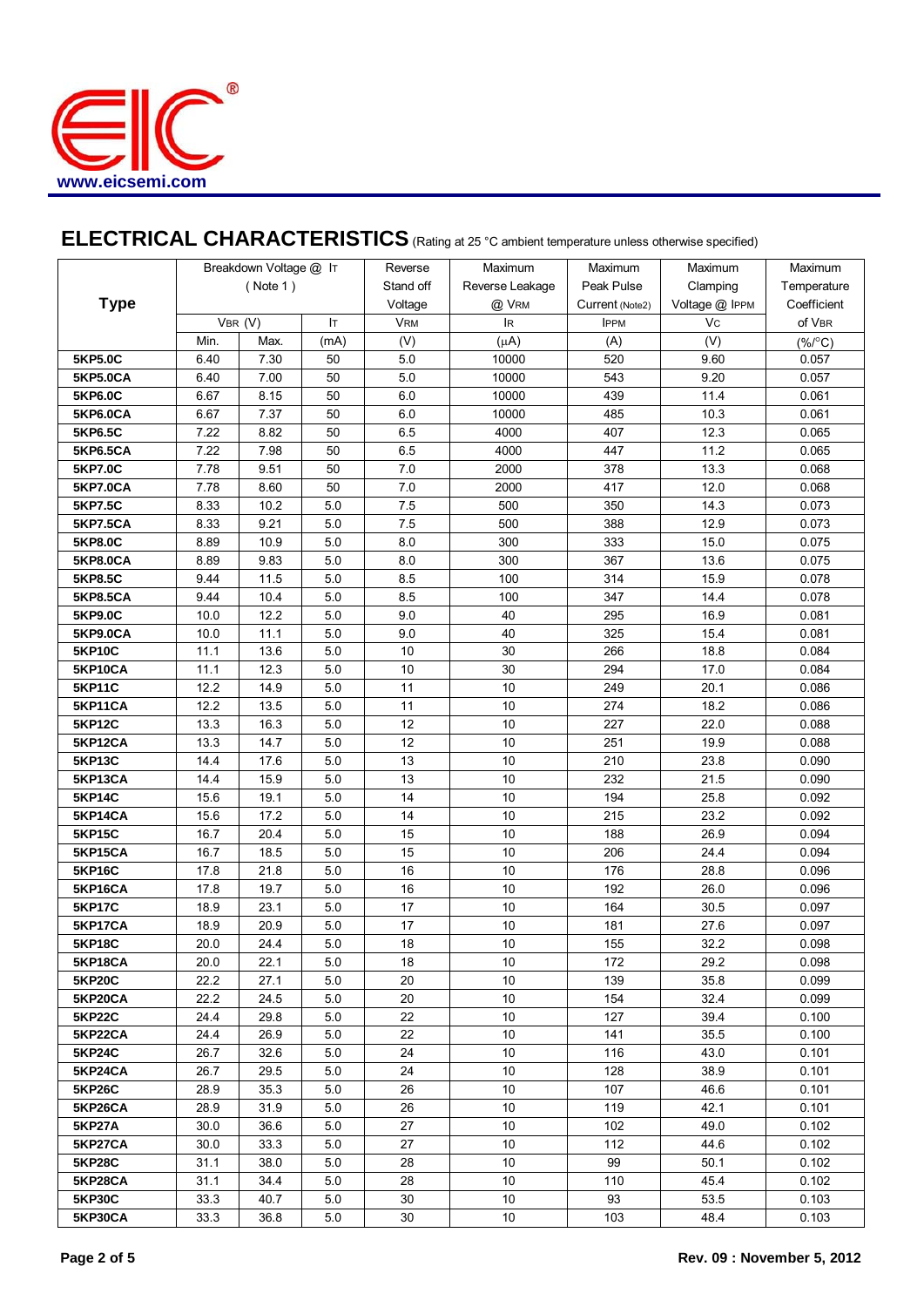

# **ELECTRICAL CHARACTERISTICS** (Rating at 25 °C ambient temperature unless otherwise specified)

| ( Note 1)<br>Stand off<br>Reverse Leakage<br>Peak Pulse<br>Clamping<br>Temperature<br><b>Type</b><br>Voltage<br>Voltage @ IPPM<br>Coefficient<br>@ VRM<br>Current (Note2)<br>Vc<br>of VBR<br>VBR (V)<br>Iт<br><b>VRM</b><br><b>IR</b><br><b>IPPM</b><br>Min.<br>Max.<br>(V)<br>(V)<br>(mA)<br>$(\mu A)$<br>(A)<br>$(\%$ /°C)<br>5.0<br>85<br><b>5KP33C</b><br>36.7<br>44.9<br>33<br>$10$<br>59.0<br>0.104<br>36.7<br>5.0<br>33<br>10<br>94<br>53.3<br>0.104<br>5KP33CA<br>40.6<br>5.0<br>10<br>78<br>0.104<br><b>5KP36C</b><br>40.0<br>48.9<br>36<br>64.3<br>5KP36CA<br>40.0<br>44.2<br>5.0<br>36<br>10<br>86<br>58.1<br>0.104<br>5.0<br><b>5KP40C</b><br>44.4<br>54.3<br>40<br>10<br>70<br>71.4<br>0.105<br>78<br>5KP40CA<br>44.4<br>49.1<br>5.0<br>40<br>10<br>64.5<br>0.105<br>5.0<br><b>5KP43C</b><br>47.8<br>58.4<br>43<br>10<br>65<br>76.7<br>0.105<br>52.8<br>43<br>10<br>72<br>0.105<br>5KP43CA<br>47.8<br>5.0<br>69.4<br>62<br>5.0<br>45<br>10<br>80.3<br><b>5KP45C</b><br>50.0<br>61.1<br>0.106<br>5KP45CA<br>50.0<br>55.3<br>5.0<br>45<br>10<br>69<br>72.7<br>0.106<br>5.0<br>10<br><b>5KP48C</b><br>53.3<br>65.2<br>48<br>58<br>85.5<br>0.106<br>5.0<br>5KP48CA<br>53.3<br>58.9<br>10<br>65<br>0.106<br>48<br>77.4<br>5.0<br>56.7<br>51<br>10<br>55<br><b>5KP51C</b><br>69.3<br>91.1<br>0.107<br>5.0<br>51<br>10<br>61<br><b>5KP51CA</b><br>56.7<br>62.7<br>82.4<br>0.107<br>5.0<br>54<br>10<br>52<br>96.3<br><b>5KP54C</b><br>60.0<br>73.3<br>0.107<br>66.3<br>5.0<br>54<br>10<br>57<br>5KP54CA<br>60.0<br>87.1<br>0.107<br>5.0<br>10<br>49<br><b>5KP58C</b><br>64.4<br>78.7<br>58<br>103<br>0.107<br>5KP58CA<br>64.4<br>71.2<br>5.0<br>58<br>10<br>53<br>94<br>0.107<br>5.0<br>10<br>47<br><b>5KP60C</b><br>66.7<br>81.5<br>60<br>107<br>0.108<br>5.0<br>60<br>10<br>52<br>97<br>5KP60CA<br>66.7<br>73.7<br>0.108<br>10<br>44<br>114<br><b>5KP64C</b><br>71.1<br>96.9<br>5.0<br>64<br>0.108<br>10<br>49<br>5KP64CA<br>71.1<br>78.6<br>5.0<br>64<br>103<br>0.108<br>5.0<br>10<br><b>5KP70C</b><br>77.6<br>95.1<br>70<br>40<br>125<br>0.108<br>5.0<br>10<br>5KP70CA<br>77.6<br>86.0<br>70<br>44<br>113<br>0.108<br><b>5KP75C</b><br>102<br>5.0<br>75<br>10<br>37<br>134<br>0.108<br>83.3<br>5.0<br>75<br>10<br>41<br>121<br>5KP75CA<br>83.3<br>92.1<br>0.108<br><b>5KP78C</b><br>86.7<br>106<br>5.0<br>78<br>10<br>36<br>139<br>0.108<br>5.0<br>78<br>10<br>40<br>126<br>0.108<br>5KP78CA<br>86.7<br>95.8<br>5.0<br><b>5KP85C</b><br>94.4<br>115<br>85<br>10<br>33<br>151<br>0.108<br>5.0<br>10<br><b>5KP85CA</b><br>94.4<br>104<br>85<br>36<br>137<br>0.110<br>$5.0\,$<br><b>5KP90C</b><br>100<br>122<br>90<br>10<br>31<br>0.110<br>160<br>5.0<br>34<br>5KP90CA<br>100<br>111<br>90<br>10<br>146<br>0.110<br>111<br>10<br>28<br>5KP100C<br>136<br>5.0<br>100<br>179<br>0.110<br>10<br>31<br>162<br>111<br>123<br>5.0<br>100<br>0.110<br><b>5KP100CA</b><br>5KP110C<br>122<br>149<br>5.0<br>110<br>10<br>26<br>196<br>0.112<br>0.112<br>5KP110CA<br>122<br>135<br>5.0<br>110<br>10<br>28<br>177<br>5.0<br>10<br><b>5KP120C</b><br>133<br>163<br>120<br>24<br>211<br>0.112<br>133<br>5.0<br>120<br>10<br>26<br>194<br>0.112<br><b>5KP120CA</b><br>147<br>10<br><b>5KP150C</b><br>167<br>204<br>5.0<br>150<br>19<br>263<br>0.112<br><b>5KP150CA</b><br>5.0<br>10<br>21<br>242<br>0.112<br>167<br>184<br>150<br><b>5KP160C</b><br>178<br>217<br>5.0<br>10<br>18<br>281<br>0.114<br>160<br>178<br>5.0<br>10<br>19<br>258<br>5KP160CA<br>196<br>160<br>0.114<br><b>5KP170C</b><br>231<br>10<br>17<br>0.114<br>189<br>5.0<br>170<br>298<br>10<br><b>5KP170CA</b><br>189<br>209<br>5.0<br>170<br>18<br>274<br>0.114<br>5.0<br>$10$<br><b>5KP180C</b><br>200<br>244<br>16<br>316<br>0.114<br>180<br>17<br><b>5KP180CA</b><br>200<br>221<br>5.0<br>10<br>290<br>0.114<br>180 | Breakdown Voltage @ IT |  |  | Reverse | Maximum | Maximum | Maximum | Maximum |
|---------------------------------------------------------------------------------------------------------------------------------------------------------------------------------------------------------------------------------------------------------------------------------------------------------------------------------------------------------------------------------------------------------------------------------------------------------------------------------------------------------------------------------------------------------------------------------------------------------------------------------------------------------------------------------------------------------------------------------------------------------------------------------------------------------------------------------------------------------------------------------------------------------------------------------------------------------------------------------------------------------------------------------------------------------------------------------------------------------------------------------------------------------------------------------------------------------------------------------------------------------------------------------------------------------------------------------------------------------------------------------------------------------------------------------------------------------------------------------------------------------------------------------------------------------------------------------------------------------------------------------------------------------------------------------------------------------------------------------------------------------------------------------------------------------------------------------------------------------------------------------------------------------------------------------------------------------------------------------------------------------------------------------------------------------------------------------------------------------------------------------------------------------------------------------------------------------------------------------------------------------------------------------------------------------------------------------------------------------------------------------------------------------------------------------------------------------------------------------------------------------------------------------------------------------------------------------------------------------------------------------------------------------------------------------------------------------------------------------------------------------------------------------------------------------------------------------------------------------------------------------------------------------------------------------------------------------------------------------------------------------------------------------------------------------------------------------------------------------------------------------------------------------------------------------------------------------------------------------------------------------------------------------------------------------------------------------------------------------------------------------------------------------------------------------------------------------------------------------------------------------------------------------------------------------------------------------------------------------------------------------------------------------------------------------------------------------------------------------------------------------------------------------|------------------------|--|--|---------|---------|---------|---------|---------|
|                                                                                                                                                                                                                                                                                                                                                                                                                                                                                                                                                                                                                                                                                                                                                                                                                                                                                                                                                                                                                                                                                                                                                                                                                                                                                                                                                                                                                                                                                                                                                                                                                                                                                                                                                                                                                                                                                                                                                                                                                                                                                                                                                                                                                                                                                                                                                                                                                                                                                                                                                                                                                                                                                                                                                                                                                                                                                                                                                                                                                                                                                                                                                                                                                                                                                                                                                                                                                                                                                                                                                                                                                                                                                                                                                                                 |                        |  |  |         |         |         |         |         |
|                                                                                                                                                                                                                                                                                                                                                                                                                                                                                                                                                                                                                                                                                                                                                                                                                                                                                                                                                                                                                                                                                                                                                                                                                                                                                                                                                                                                                                                                                                                                                                                                                                                                                                                                                                                                                                                                                                                                                                                                                                                                                                                                                                                                                                                                                                                                                                                                                                                                                                                                                                                                                                                                                                                                                                                                                                                                                                                                                                                                                                                                                                                                                                                                                                                                                                                                                                                                                                                                                                                                                                                                                                                                                                                                                                                 |                        |  |  |         |         |         |         |         |
|                                                                                                                                                                                                                                                                                                                                                                                                                                                                                                                                                                                                                                                                                                                                                                                                                                                                                                                                                                                                                                                                                                                                                                                                                                                                                                                                                                                                                                                                                                                                                                                                                                                                                                                                                                                                                                                                                                                                                                                                                                                                                                                                                                                                                                                                                                                                                                                                                                                                                                                                                                                                                                                                                                                                                                                                                                                                                                                                                                                                                                                                                                                                                                                                                                                                                                                                                                                                                                                                                                                                                                                                                                                                                                                                                                                 |                        |  |  |         |         |         |         |         |
|                                                                                                                                                                                                                                                                                                                                                                                                                                                                                                                                                                                                                                                                                                                                                                                                                                                                                                                                                                                                                                                                                                                                                                                                                                                                                                                                                                                                                                                                                                                                                                                                                                                                                                                                                                                                                                                                                                                                                                                                                                                                                                                                                                                                                                                                                                                                                                                                                                                                                                                                                                                                                                                                                                                                                                                                                                                                                                                                                                                                                                                                                                                                                                                                                                                                                                                                                                                                                                                                                                                                                                                                                                                                                                                                                                                 |                        |  |  |         |         |         |         |         |
|                                                                                                                                                                                                                                                                                                                                                                                                                                                                                                                                                                                                                                                                                                                                                                                                                                                                                                                                                                                                                                                                                                                                                                                                                                                                                                                                                                                                                                                                                                                                                                                                                                                                                                                                                                                                                                                                                                                                                                                                                                                                                                                                                                                                                                                                                                                                                                                                                                                                                                                                                                                                                                                                                                                                                                                                                                                                                                                                                                                                                                                                                                                                                                                                                                                                                                                                                                                                                                                                                                                                                                                                                                                                                                                                                                                 |                        |  |  |         |         |         |         |         |
|                                                                                                                                                                                                                                                                                                                                                                                                                                                                                                                                                                                                                                                                                                                                                                                                                                                                                                                                                                                                                                                                                                                                                                                                                                                                                                                                                                                                                                                                                                                                                                                                                                                                                                                                                                                                                                                                                                                                                                                                                                                                                                                                                                                                                                                                                                                                                                                                                                                                                                                                                                                                                                                                                                                                                                                                                                                                                                                                                                                                                                                                                                                                                                                                                                                                                                                                                                                                                                                                                                                                                                                                                                                                                                                                                                                 |                        |  |  |         |         |         |         |         |
|                                                                                                                                                                                                                                                                                                                                                                                                                                                                                                                                                                                                                                                                                                                                                                                                                                                                                                                                                                                                                                                                                                                                                                                                                                                                                                                                                                                                                                                                                                                                                                                                                                                                                                                                                                                                                                                                                                                                                                                                                                                                                                                                                                                                                                                                                                                                                                                                                                                                                                                                                                                                                                                                                                                                                                                                                                                                                                                                                                                                                                                                                                                                                                                                                                                                                                                                                                                                                                                                                                                                                                                                                                                                                                                                                                                 |                        |  |  |         |         |         |         |         |
|                                                                                                                                                                                                                                                                                                                                                                                                                                                                                                                                                                                                                                                                                                                                                                                                                                                                                                                                                                                                                                                                                                                                                                                                                                                                                                                                                                                                                                                                                                                                                                                                                                                                                                                                                                                                                                                                                                                                                                                                                                                                                                                                                                                                                                                                                                                                                                                                                                                                                                                                                                                                                                                                                                                                                                                                                                                                                                                                                                                                                                                                                                                                                                                                                                                                                                                                                                                                                                                                                                                                                                                                                                                                                                                                                                                 |                        |  |  |         |         |         |         |         |
|                                                                                                                                                                                                                                                                                                                                                                                                                                                                                                                                                                                                                                                                                                                                                                                                                                                                                                                                                                                                                                                                                                                                                                                                                                                                                                                                                                                                                                                                                                                                                                                                                                                                                                                                                                                                                                                                                                                                                                                                                                                                                                                                                                                                                                                                                                                                                                                                                                                                                                                                                                                                                                                                                                                                                                                                                                                                                                                                                                                                                                                                                                                                                                                                                                                                                                                                                                                                                                                                                                                                                                                                                                                                                                                                                                                 |                        |  |  |         |         |         |         |         |
|                                                                                                                                                                                                                                                                                                                                                                                                                                                                                                                                                                                                                                                                                                                                                                                                                                                                                                                                                                                                                                                                                                                                                                                                                                                                                                                                                                                                                                                                                                                                                                                                                                                                                                                                                                                                                                                                                                                                                                                                                                                                                                                                                                                                                                                                                                                                                                                                                                                                                                                                                                                                                                                                                                                                                                                                                                                                                                                                                                                                                                                                                                                                                                                                                                                                                                                                                                                                                                                                                                                                                                                                                                                                                                                                                                                 |                        |  |  |         |         |         |         |         |
|                                                                                                                                                                                                                                                                                                                                                                                                                                                                                                                                                                                                                                                                                                                                                                                                                                                                                                                                                                                                                                                                                                                                                                                                                                                                                                                                                                                                                                                                                                                                                                                                                                                                                                                                                                                                                                                                                                                                                                                                                                                                                                                                                                                                                                                                                                                                                                                                                                                                                                                                                                                                                                                                                                                                                                                                                                                                                                                                                                                                                                                                                                                                                                                                                                                                                                                                                                                                                                                                                                                                                                                                                                                                                                                                                                                 |                        |  |  |         |         |         |         |         |
|                                                                                                                                                                                                                                                                                                                                                                                                                                                                                                                                                                                                                                                                                                                                                                                                                                                                                                                                                                                                                                                                                                                                                                                                                                                                                                                                                                                                                                                                                                                                                                                                                                                                                                                                                                                                                                                                                                                                                                                                                                                                                                                                                                                                                                                                                                                                                                                                                                                                                                                                                                                                                                                                                                                                                                                                                                                                                                                                                                                                                                                                                                                                                                                                                                                                                                                                                                                                                                                                                                                                                                                                                                                                                                                                                                                 |                        |  |  |         |         |         |         |         |
|                                                                                                                                                                                                                                                                                                                                                                                                                                                                                                                                                                                                                                                                                                                                                                                                                                                                                                                                                                                                                                                                                                                                                                                                                                                                                                                                                                                                                                                                                                                                                                                                                                                                                                                                                                                                                                                                                                                                                                                                                                                                                                                                                                                                                                                                                                                                                                                                                                                                                                                                                                                                                                                                                                                                                                                                                                                                                                                                                                                                                                                                                                                                                                                                                                                                                                                                                                                                                                                                                                                                                                                                                                                                                                                                                                                 |                        |  |  |         |         |         |         |         |
|                                                                                                                                                                                                                                                                                                                                                                                                                                                                                                                                                                                                                                                                                                                                                                                                                                                                                                                                                                                                                                                                                                                                                                                                                                                                                                                                                                                                                                                                                                                                                                                                                                                                                                                                                                                                                                                                                                                                                                                                                                                                                                                                                                                                                                                                                                                                                                                                                                                                                                                                                                                                                                                                                                                                                                                                                                                                                                                                                                                                                                                                                                                                                                                                                                                                                                                                                                                                                                                                                                                                                                                                                                                                                                                                                                                 |                        |  |  |         |         |         |         |         |
|                                                                                                                                                                                                                                                                                                                                                                                                                                                                                                                                                                                                                                                                                                                                                                                                                                                                                                                                                                                                                                                                                                                                                                                                                                                                                                                                                                                                                                                                                                                                                                                                                                                                                                                                                                                                                                                                                                                                                                                                                                                                                                                                                                                                                                                                                                                                                                                                                                                                                                                                                                                                                                                                                                                                                                                                                                                                                                                                                                                                                                                                                                                                                                                                                                                                                                                                                                                                                                                                                                                                                                                                                                                                                                                                                                                 |                        |  |  |         |         |         |         |         |
|                                                                                                                                                                                                                                                                                                                                                                                                                                                                                                                                                                                                                                                                                                                                                                                                                                                                                                                                                                                                                                                                                                                                                                                                                                                                                                                                                                                                                                                                                                                                                                                                                                                                                                                                                                                                                                                                                                                                                                                                                                                                                                                                                                                                                                                                                                                                                                                                                                                                                                                                                                                                                                                                                                                                                                                                                                                                                                                                                                                                                                                                                                                                                                                                                                                                                                                                                                                                                                                                                                                                                                                                                                                                                                                                                                                 |                        |  |  |         |         |         |         |         |
|                                                                                                                                                                                                                                                                                                                                                                                                                                                                                                                                                                                                                                                                                                                                                                                                                                                                                                                                                                                                                                                                                                                                                                                                                                                                                                                                                                                                                                                                                                                                                                                                                                                                                                                                                                                                                                                                                                                                                                                                                                                                                                                                                                                                                                                                                                                                                                                                                                                                                                                                                                                                                                                                                                                                                                                                                                                                                                                                                                                                                                                                                                                                                                                                                                                                                                                                                                                                                                                                                                                                                                                                                                                                                                                                                                                 |                        |  |  |         |         |         |         |         |
|                                                                                                                                                                                                                                                                                                                                                                                                                                                                                                                                                                                                                                                                                                                                                                                                                                                                                                                                                                                                                                                                                                                                                                                                                                                                                                                                                                                                                                                                                                                                                                                                                                                                                                                                                                                                                                                                                                                                                                                                                                                                                                                                                                                                                                                                                                                                                                                                                                                                                                                                                                                                                                                                                                                                                                                                                                                                                                                                                                                                                                                                                                                                                                                                                                                                                                                                                                                                                                                                                                                                                                                                                                                                                                                                                                                 |                        |  |  |         |         |         |         |         |
|                                                                                                                                                                                                                                                                                                                                                                                                                                                                                                                                                                                                                                                                                                                                                                                                                                                                                                                                                                                                                                                                                                                                                                                                                                                                                                                                                                                                                                                                                                                                                                                                                                                                                                                                                                                                                                                                                                                                                                                                                                                                                                                                                                                                                                                                                                                                                                                                                                                                                                                                                                                                                                                                                                                                                                                                                                                                                                                                                                                                                                                                                                                                                                                                                                                                                                                                                                                                                                                                                                                                                                                                                                                                                                                                                                                 |                        |  |  |         |         |         |         |         |
|                                                                                                                                                                                                                                                                                                                                                                                                                                                                                                                                                                                                                                                                                                                                                                                                                                                                                                                                                                                                                                                                                                                                                                                                                                                                                                                                                                                                                                                                                                                                                                                                                                                                                                                                                                                                                                                                                                                                                                                                                                                                                                                                                                                                                                                                                                                                                                                                                                                                                                                                                                                                                                                                                                                                                                                                                                                                                                                                                                                                                                                                                                                                                                                                                                                                                                                                                                                                                                                                                                                                                                                                                                                                                                                                                                                 |                        |  |  |         |         |         |         |         |
|                                                                                                                                                                                                                                                                                                                                                                                                                                                                                                                                                                                                                                                                                                                                                                                                                                                                                                                                                                                                                                                                                                                                                                                                                                                                                                                                                                                                                                                                                                                                                                                                                                                                                                                                                                                                                                                                                                                                                                                                                                                                                                                                                                                                                                                                                                                                                                                                                                                                                                                                                                                                                                                                                                                                                                                                                                                                                                                                                                                                                                                                                                                                                                                                                                                                                                                                                                                                                                                                                                                                                                                                                                                                                                                                                                                 |                        |  |  |         |         |         |         |         |
|                                                                                                                                                                                                                                                                                                                                                                                                                                                                                                                                                                                                                                                                                                                                                                                                                                                                                                                                                                                                                                                                                                                                                                                                                                                                                                                                                                                                                                                                                                                                                                                                                                                                                                                                                                                                                                                                                                                                                                                                                                                                                                                                                                                                                                                                                                                                                                                                                                                                                                                                                                                                                                                                                                                                                                                                                                                                                                                                                                                                                                                                                                                                                                                                                                                                                                                                                                                                                                                                                                                                                                                                                                                                                                                                                                                 |                        |  |  |         |         |         |         |         |
|                                                                                                                                                                                                                                                                                                                                                                                                                                                                                                                                                                                                                                                                                                                                                                                                                                                                                                                                                                                                                                                                                                                                                                                                                                                                                                                                                                                                                                                                                                                                                                                                                                                                                                                                                                                                                                                                                                                                                                                                                                                                                                                                                                                                                                                                                                                                                                                                                                                                                                                                                                                                                                                                                                                                                                                                                                                                                                                                                                                                                                                                                                                                                                                                                                                                                                                                                                                                                                                                                                                                                                                                                                                                                                                                                                                 |                        |  |  |         |         |         |         |         |
|                                                                                                                                                                                                                                                                                                                                                                                                                                                                                                                                                                                                                                                                                                                                                                                                                                                                                                                                                                                                                                                                                                                                                                                                                                                                                                                                                                                                                                                                                                                                                                                                                                                                                                                                                                                                                                                                                                                                                                                                                                                                                                                                                                                                                                                                                                                                                                                                                                                                                                                                                                                                                                                                                                                                                                                                                                                                                                                                                                                                                                                                                                                                                                                                                                                                                                                                                                                                                                                                                                                                                                                                                                                                                                                                                                                 |                        |  |  |         |         |         |         |         |
|                                                                                                                                                                                                                                                                                                                                                                                                                                                                                                                                                                                                                                                                                                                                                                                                                                                                                                                                                                                                                                                                                                                                                                                                                                                                                                                                                                                                                                                                                                                                                                                                                                                                                                                                                                                                                                                                                                                                                                                                                                                                                                                                                                                                                                                                                                                                                                                                                                                                                                                                                                                                                                                                                                                                                                                                                                                                                                                                                                                                                                                                                                                                                                                                                                                                                                                                                                                                                                                                                                                                                                                                                                                                                                                                                                                 |                        |  |  |         |         |         |         |         |
|                                                                                                                                                                                                                                                                                                                                                                                                                                                                                                                                                                                                                                                                                                                                                                                                                                                                                                                                                                                                                                                                                                                                                                                                                                                                                                                                                                                                                                                                                                                                                                                                                                                                                                                                                                                                                                                                                                                                                                                                                                                                                                                                                                                                                                                                                                                                                                                                                                                                                                                                                                                                                                                                                                                                                                                                                                                                                                                                                                                                                                                                                                                                                                                                                                                                                                                                                                                                                                                                                                                                                                                                                                                                                                                                                                                 |                        |  |  |         |         |         |         |         |
|                                                                                                                                                                                                                                                                                                                                                                                                                                                                                                                                                                                                                                                                                                                                                                                                                                                                                                                                                                                                                                                                                                                                                                                                                                                                                                                                                                                                                                                                                                                                                                                                                                                                                                                                                                                                                                                                                                                                                                                                                                                                                                                                                                                                                                                                                                                                                                                                                                                                                                                                                                                                                                                                                                                                                                                                                                                                                                                                                                                                                                                                                                                                                                                                                                                                                                                                                                                                                                                                                                                                                                                                                                                                                                                                                                                 |                        |  |  |         |         |         |         |         |
|                                                                                                                                                                                                                                                                                                                                                                                                                                                                                                                                                                                                                                                                                                                                                                                                                                                                                                                                                                                                                                                                                                                                                                                                                                                                                                                                                                                                                                                                                                                                                                                                                                                                                                                                                                                                                                                                                                                                                                                                                                                                                                                                                                                                                                                                                                                                                                                                                                                                                                                                                                                                                                                                                                                                                                                                                                                                                                                                                                                                                                                                                                                                                                                                                                                                                                                                                                                                                                                                                                                                                                                                                                                                                                                                                                                 |                        |  |  |         |         |         |         |         |
|                                                                                                                                                                                                                                                                                                                                                                                                                                                                                                                                                                                                                                                                                                                                                                                                                                                                                                                                                                                                                                                                                                                                                                                                                                                                                                                                                                                                                                                                                                                                                                                                                                                                                                                                                                                                                                                                                                                                                                                                                                                                                                                                                                                                                                                                                                                                                                                                                                                                                                                                                                                                                                                                                                                                                                                                                                                                                                                                                                                                                                                                                                                                                                                                                                                                                                                                                                                                                                                                                                                                                                                                                                                                                                                                                                                 |                        |  |  |         |         |         |         |         |
|                                                                                                                                                                                                                                                                                                                                                                                                                                                                                                                                                                                                                                                                                                                                                                                                                                                                                                                                                                                                                                                                                                                                                                                                                                                                                                                                                                                                                                                                                                                                                                                                                                                                                                                                                                                                                                                                                                                                                                                                                                                                                                                                                                                                                                                                                                                                                                                                                                                                                                                                                                                                                                                                                                                                                                                                                                                                                                                                                                                                                                                                                                                                                                                                                                                                                                                                                                                                                                                                                                                                                                                                                                                                                                                                                                                 |                        |  |  |         |         |         |         |         |
|                                                                                                                                                                                                                                                                                                                                                                                                                                                                                                                                                                                                                                                                                                                                                                                                                                                                                                                                                                                                                                                                                                                                                                                                                                                                                                                                                                                                                                                                                                                                                                                                                                                                                                                                                                                                                                                                                                                                                                                                                                                                                                                                                                                                                                                                                                                                                                                                                                                                                                                                                                                                                                                                                                                                                                                                                                                                                                                                                                                                                                                                                                                                                                                                                                                                                                                                                                                                                                                                                                                                                                                                                                                                                                                                                                                 |                        |  |  |         |         |         |         |         |
|                                                                                                                                                                                                                                                                                                                                                                                                                                                                                                                                                                                                                                                                                                                                                                                                                                                                                                                                                                                                                                                                                                                                                                                                                                                                                                                                                                                                                                                                                                                                                                                                                                                                                                                                                                                                                                                                                                                                                                                                                                                                                                                                                                                                                                                                                                                                                                                                                                                                                                                                                                                                                                                                                                                                                                                                                                                                                                                                                                                                                                                                                                                                                                                                                                                                                                                                                                                                                                                                                                                                                                                                                                                                                                                                                                                 |                        |  |  |         |         |         |         |         |
|                                                                                                                                                                                                                                                                                                                                                                                                                                                                                                                                                                                                                                                                                                                                                                                                                                                                                                                                                                                                                                                                                                                                                                                                                                                                                                                                                                                                                                                                                                                                                                                                                                                                                                                                                                                                                                                                                                                                                                                                                                                                                                                                                                                                                                                                                                                                                                                                                                                                                                                                                                                                                                                                                                                                                                                                                                                                                                                                                                                                                                                                                                                                                                                                                                                                                                                                                                                                                                                                                                                                                                                                                                                                                                                                                                                 |                        |  |  |         |         |         |         |         |
|                                                                                                                                                                                                                                                                                                                                                                                                                                                                                                                                                                                                                                                                                                                                                                                                                                                                                                                                                                                                                                                                                                                                                                                                                                                                                                                                                                                                                                                                                                                                                                                                                                                                                                                                                                                                                                                                                                                                                                                                                                                                                                                                                                                                                                                                                                                                                                                                                                                                                                                                                                                                                                                                                                                                                                                                                                                                                                                                                                                                                                                                                                                                                                                                                                                                                                                                                                                                                                                                                                                                                                                                                                                                                                                                                                                 |                        |  |  |         |         |         |         |         |
|                                                                                                                                                                                                                                                                                                                                                                                                                                                                                                                                                                                                                                                                                                                                                                                                                                                                                                                                                                                                                                                                                                                                                                                                                                                                                                                                                                                                                                                                                                                                                                                                                                                                                                                                                                                                                                                                                                                                                                                                                                                                                                                                                                                                                                                                                                                                                                                                                                                                                                                                                                                                                                                                                                                                                                                                                                                                                                                                                                                                                                                                                                                                                                                                                                                                                                                                                                                                                                                                                                                                                                                                                                                                                                                                                                                 |                        |  |  |         |         |         |         |         |
|                                                                                                                                                                                                                                                                                                                                                                                                                                                                                                                                                                                                                                                                                                                                                                                                                                                                                                                                                                                                                                                                                                                                                                                                                                                                                                                                                                                                                                                                                                                                                                                                                                                                                                                                                                                                                                                                                                                                                                                                                                                                                                                                                                                                                                                                                                                                                                                                                                                                                                                                                                                                                                                                                                                                                                                                                                                                                                                                                                                                                                                                                                                                                                                                                                                                                                                                                                                                                                                                                                                                                                                                                                                                                                                                                                                 |                        |  |  |         |         |         |         |         |
|                                                                                                                                                                                                                                                                                                                                                                                                                                                                                                                                                                                                                                                                                                                                                                                                                                                                                                                                                                                                                                                                                                                                                                                                                                                                                                                                                                                                                                                                                                                                                                                                                                                                                                                                                                                                                                                                                                                                                                                                                                                                                                                                                                                                                                                                                                                                                                                                                                                                                                                                                                                                                                                                                                                                                                                                                                                                                                                                                                                                                                                                                                                                                                                                                                                                                                                                                                                                                                                                                                                                                                                                                                                                                                                                                                                 |                        |  |  |         |         |         |         |         |
|                                                                                                                                                                                                                                                                                                                                                                                                                                                                                                                                                                                                                                                                                                                                                                                                                                                                                                                                                                                                                                                                                                                                                                                                                                                                                                                                                                                                                                                                                                                                                                                                                                                                                                                                                                                                                                                                                                                                                                                                                                                                                                                                                                                                                                                                                                                                                                                                                                                                                                                                                                                                                                                                                                                                                                                                                                                                                                                                                                                                                                                                                                                                                                                                                                                                                                                                                                                                                                                                                                                                                                                                                                                                                                                                                                                 |                        |  |  |         |         |         |         |         |
|                                                                                                                                                                                                                                                                                                                                                                                                                                                                                                                                                                                                                                                                                                                                                                                                                                                                                                                                                                                                                                                                                                                                                                                                                                                                                                                                                                                                                                                                                                                                                                                                                                                                                                                                                                                                                                                                                                                                                                                                                                                                                                                                                                                                                                                                                                                                                                                                                                                                                                                                                                                                                                                                                                                                                                                                                                                                                                                                                                                                                                                                                                                                                                                                                                                                                                                                                                                                                                                                                                                                                                                                                                                                                                                                                                                 |                        |  |  |         |         |         |         |         |
|                                                                                                                                                                                                                                                                                                                                                                                                                                                                                                                                                                                                                                                                                                                                                                                                                                                                                                                                                                                                                                                                                                                                                                                                                                                                                                                                                                                                                                                                                                                                                                                                                                                                                                                                                                                                                                                                                                                                                                                                                                                                                                                                                                                                                                                                                                                                                                                                                                                                                                                                                                                                                                                                                                                                                                                                                                                                                                                                                                                                                                                                                                                                                                                                                                                                                                                                                                                                                                                                                                                                                                                                                                                                                                                                                                                 |                        |  |  |         |         |         |         |         |
|                                                                                                                                                                                                                                                                                                                                                                                                                                                                                                                                                                                                                                                                                                                                                                                                                                                                                                                                                                                                                                                                                                                                                                                                                                                                                                                                                                                                                                                                                                                                                                                                                                                                                                                                                                                                                                                                                                                                                                                                                                                                                                                                                                                                                                                                                                                                                                                                                                                                                                                                                                                                                                                                                                                                                                                                                                                                                                                                                                                                                                                                                                                                                                                                                                                                                                                                                                                                                                                                                                                                                                                                                                                                                                                                                                                 |                        |  |  |         |         |         |         |         |
|                                                                                                                                                                                                                                                                                                                                                                                                                                                                                                                                                                                                                                                                                                                                                                                                                                                                                                                                                                                                                                                                                                                                                                                                                                                                                                                                                                                                                                                                                                                                                                                                                                                                                                                                                                                                                                                                                                                                                                                                                                                                                                                                                                                                                                                                                                                                                                                                                                                                                                                                                                                                                                                                                                                                                                                                                                                                                                                                                                                                                                                                                                                                                                                                                                                                                                                                                                                                                                                                                                                                                                                                                                                                                                                                                                                 |                        |  |  |         |         |         |         |         |
|                                                                                                                                                                                                                                                                                                                                                                                                                                                                                                                                                                                                                                                                                                                                                                                                                                                                                                                                                                                                                                                                                                                                                                                                                                                                                                                                                                                                                                                                                                                                                                                                                                                                                                                                                                                                                                                                                                                                                                                                                                                                                                                                                                                                                                                                                                                                                                                                                                                                                                                                                                                                                                                                                                                                                                                                                                                                                                                                                                                                                                                                                                                                                                                                                                                                                                                                                                                                                                                                                                                                                                                                                                                                                                                                                                                 |                        |  |  |         |         |         |         |         |
|                                                                                                                                                                                                                                                                                                                                                                                                                                                                                                                                                                                                                                                                                                                                                                                                                                                                                                                                                                                                                                                                                                                                                                                                                                                                                                                                                                                                                                                                                                                                                                                                                                                                                                                                                                                                                                                                                                                                                                                                                                                                                                                                                                                                                                                                                                                                                                                                                                                                                                                                                                                                                                                                                                                                                                                                                                                                                                                                                                                                                                                                                                                                                                                                                                                                                                                                                                                                                                                                                                                                                                                                                                                                                                                                                                                 |                        |  |  |         |         |         |         |         |
|                                                                                                                                                                                                                                                                                                                                                                                                                                                                                                                                                                                                                                                                                                                                                                                                                                                                                                                                                                                                                                                                                                                                                                                                                                                                                                                                                                                                                                                                                                                                                                                                                                                                                                                                                                                                                                                                                                                                                                                                                                                                                                                                                                                                                                                                                                                                                                                                                                                                                                                                                                                                                                                                                                                                                                                                                                                                                                                                                                                                                                                                                                                                                                                                                                                                                                                                                                                                                                                                                                                                                                                                                                                                                                                                                                                 |                        |  |  |         |         |         |         |         |
|                                                                                                                                                                                                                                                                                                                                                                                                                                                                                                                                                                                                                                                                                                                                                                                                                                                                                                                                                                                                                                                                                                                                                                                                                                                                                                                                                                                                                                                                                                                                                                                                                                                                                                                                                                                                                                                                                                                                                                                                                                                                                                                                                                                                                                                                                                                                                                                                                                                                                                                                                                                                                                                                                                                                                                                                                                                                                                                                                                                                                                                                                                                                                                                                                                                                                                                                                                                                                                                                                                                                                                                                                                                                                                                                                                                 |                        |  |  |         |         |         |         |         |
|                                                                                                                                                                                                                                                                                                                                                                                                                                                                                                                                                                                                                                                                                                                                                                                                                                                                                                                                                                                                                                                                                                                                                                                                                                                                                                                                                                                                                                                                                                                                                                                                                                                                                                                                                                                                                                                                                                                                                                                                                                                                                                                                                                                                                                                                                                                                                                                                                                                                                                                                                                                                                                                                                                                                                                                                                                                                                                                                                                                                                                                                                                                                                                                                                                                                                                                                                                                                                                                                                                                                                                                                                                                                                                                                                                                 |                        |  |  |         |         |         |         |         |
|                                                                                                                                                                                                                                                                                                                                                                                                                                                                                                                                                                                                                                                                                                                                                                                                                                                                                                                                                                                                                                                                                                                                                                                                                                                                                                                                                                                                                                                                                                                                                                                                                                                                                                                                                                                                                                                                                                                                                                                                                                                                                                                                                                                                                                                                                                                                                                                                                                                                                                                                                                                                                                                                                                                                                                                                                                                                                                                                                                                                                                                                                                                                                                                                                                                                                                                                                                                                                                                                                                                                                                                                                                                                                                                                                                                 |                        |  |  |         |         |         |         |         |
|                                                                                                                                                                                                                                                                                                                                                                                                                                                                                                                                                                                                                                                                                                                                                                                                                                                                                                                                                                                                                                                                                                                                                                                                                                                                                                                                                                                                                                                                                                                                                                                                                                                                                                                                                                                                                                                                                                                                                                                                                                                                                                                                                                                                                                                                                                                                                                                                                                                                                                                                                                                                                                                                                                                                                                                                                                                                                                                                                                                                                                                                                                                                                                                                                                                                                                                                                                                                                                                                                                                                                                                                                                                                                                                                                                                 |                        |  |  |         |         |         |         |         |

**Note:**

(1) VBR measured after IT applied for 300  $\mu$ s., IT = square wave pulse or equivalent.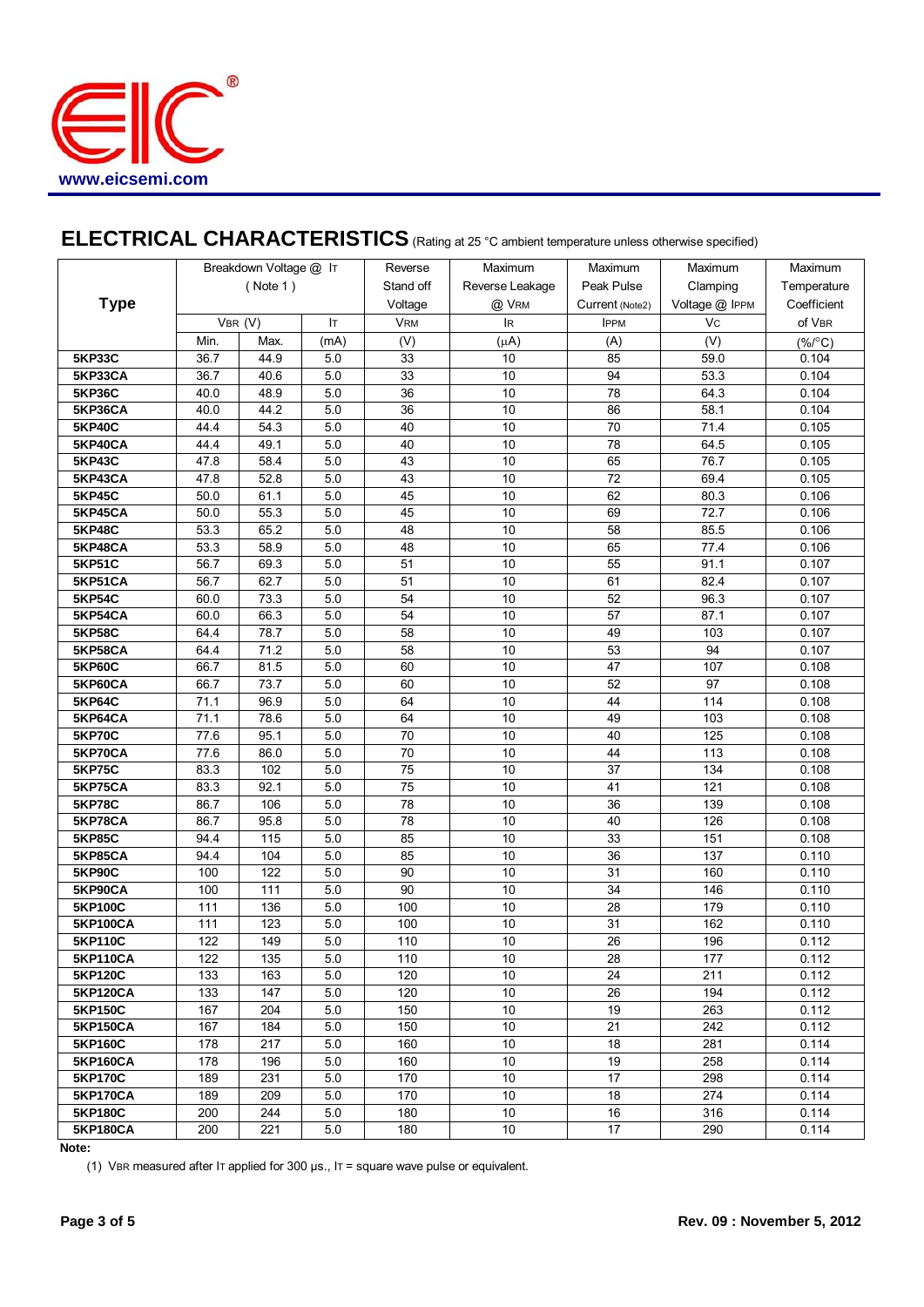